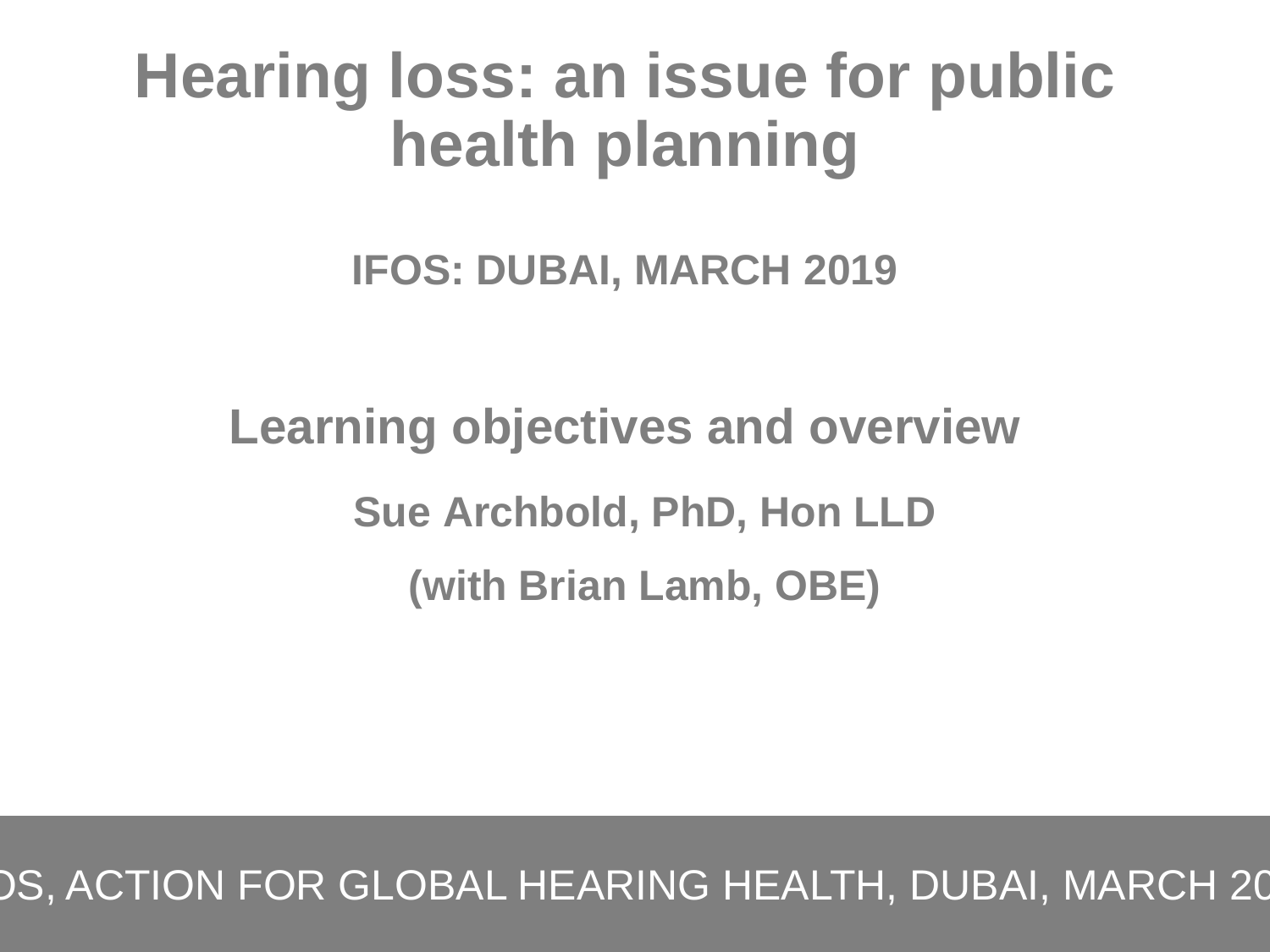# **This presentation will cover**

- The huge and unrecognised impact of hearing loss on adults and children
- The growing numbers globally
- Today's changing communication and hearing technologies
- The evidence of the impact of the latest technologies
- Access to the latest technologies
- Public health planning: influencing change in policy and practice
- Examples of influencing public health policies globally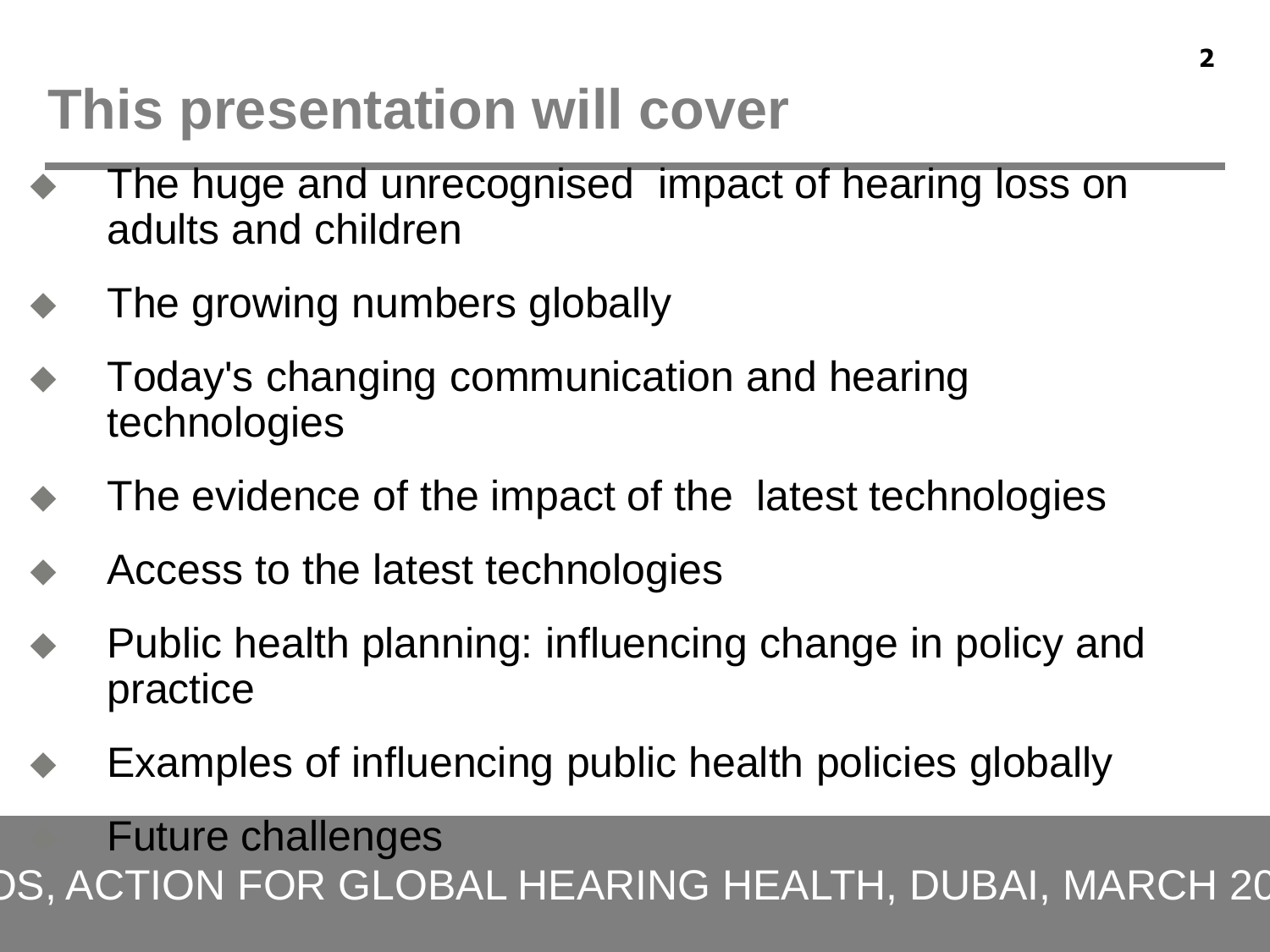- To understand the wider impact of hearing loss in children and adults
- To understand the changes today's technologies can make to those with hearing loss
- To understand the challenges with access to the technologies globally
- To understand the challenges for public health policy makers and funders in health care decisions
- To understand how public health policies can be influenced and access increased and services improved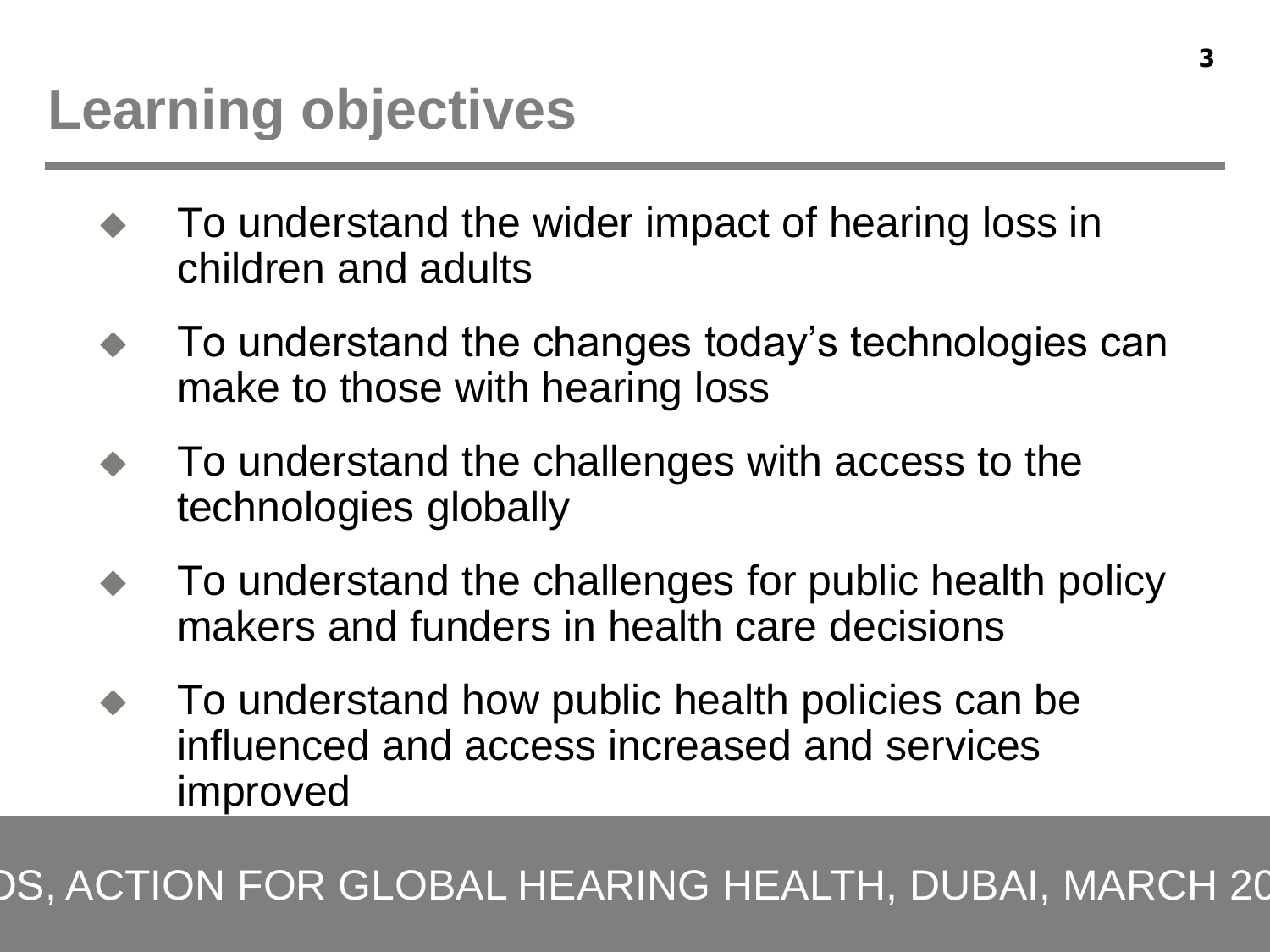### **Preparation and references**

- Please think about the following questions
- Read the suggested papers/reports to stimulate your thinking on the topic
- The questions will be discussed in the presentation
- The presentation will be available after the event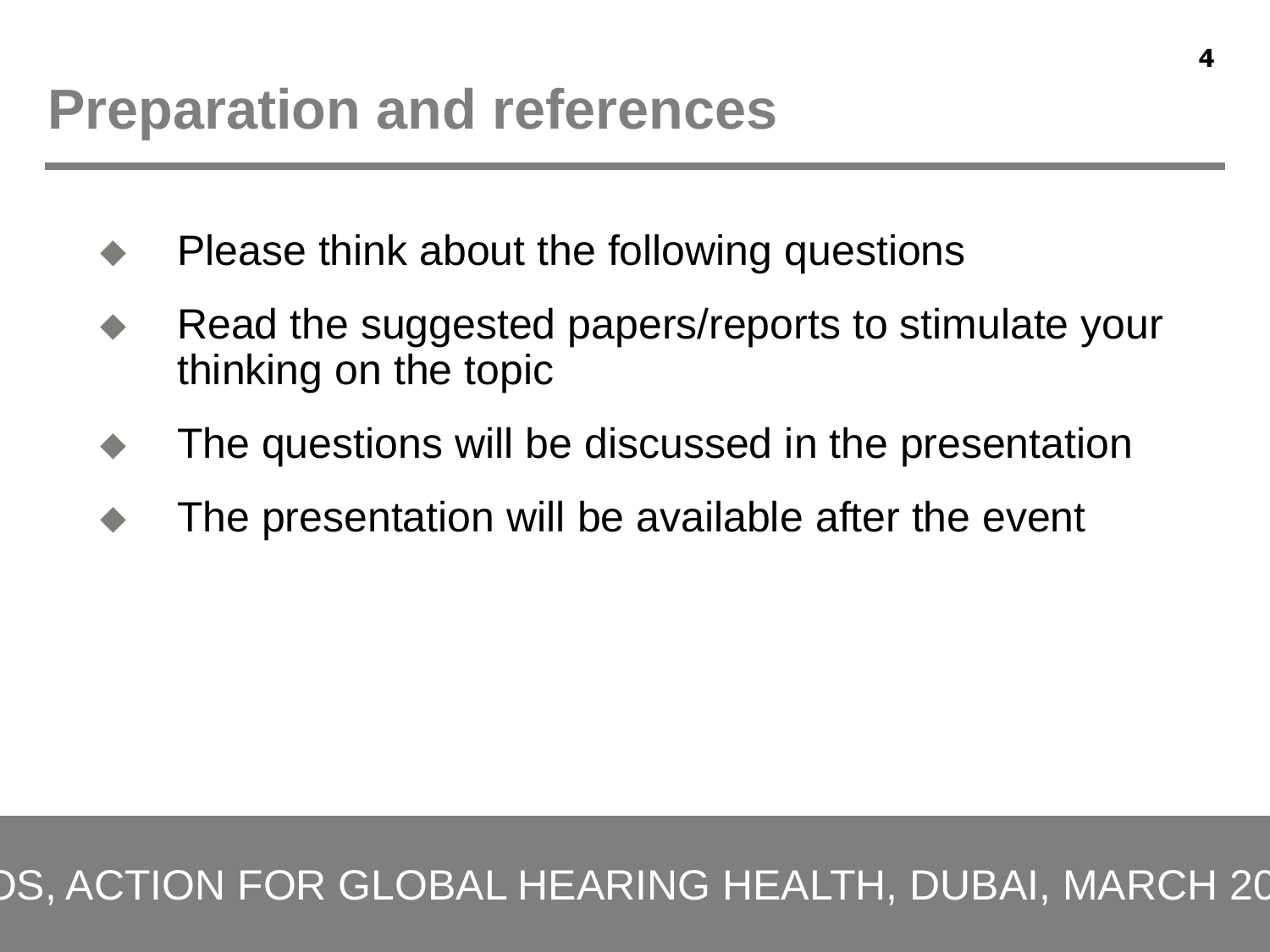### **General public health planning:what do you know?**

Look at [www.gapminder.com](http://www.gapminder.com/)

Look at the slides and answer the questions

 Look at the changing facts and figures over time over countries…

 Does any of this have impact in thinking about hearing loss?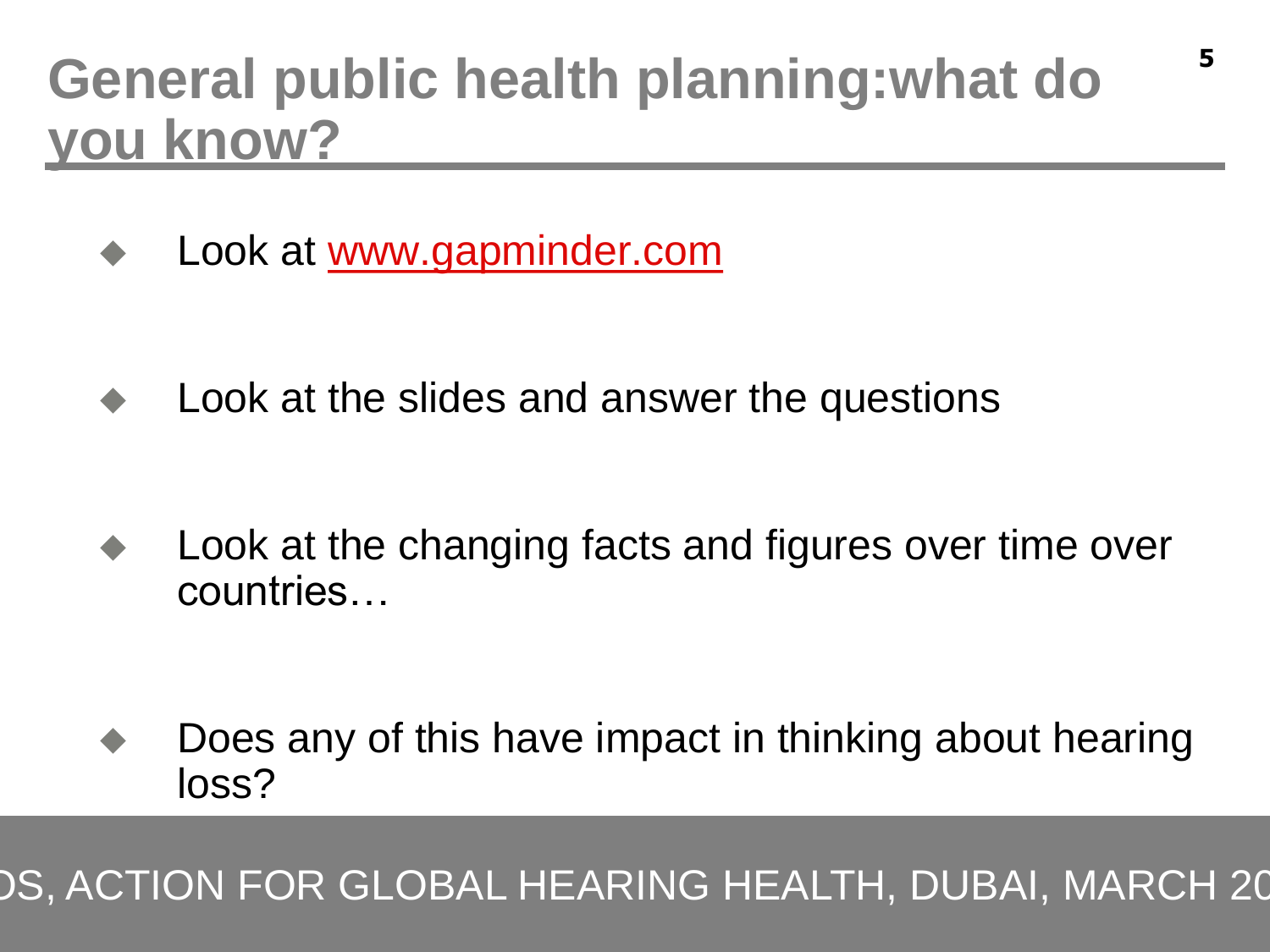## **Hearing loss: why important**

 Why is impact of hearing loss under recognised in both children and adults?

- What areas of life does hearing loss impact?
- Which areas might be important in public health planning and why?

- What other professionals are involved in managing those with hearing loss?
- What contact do you have with them?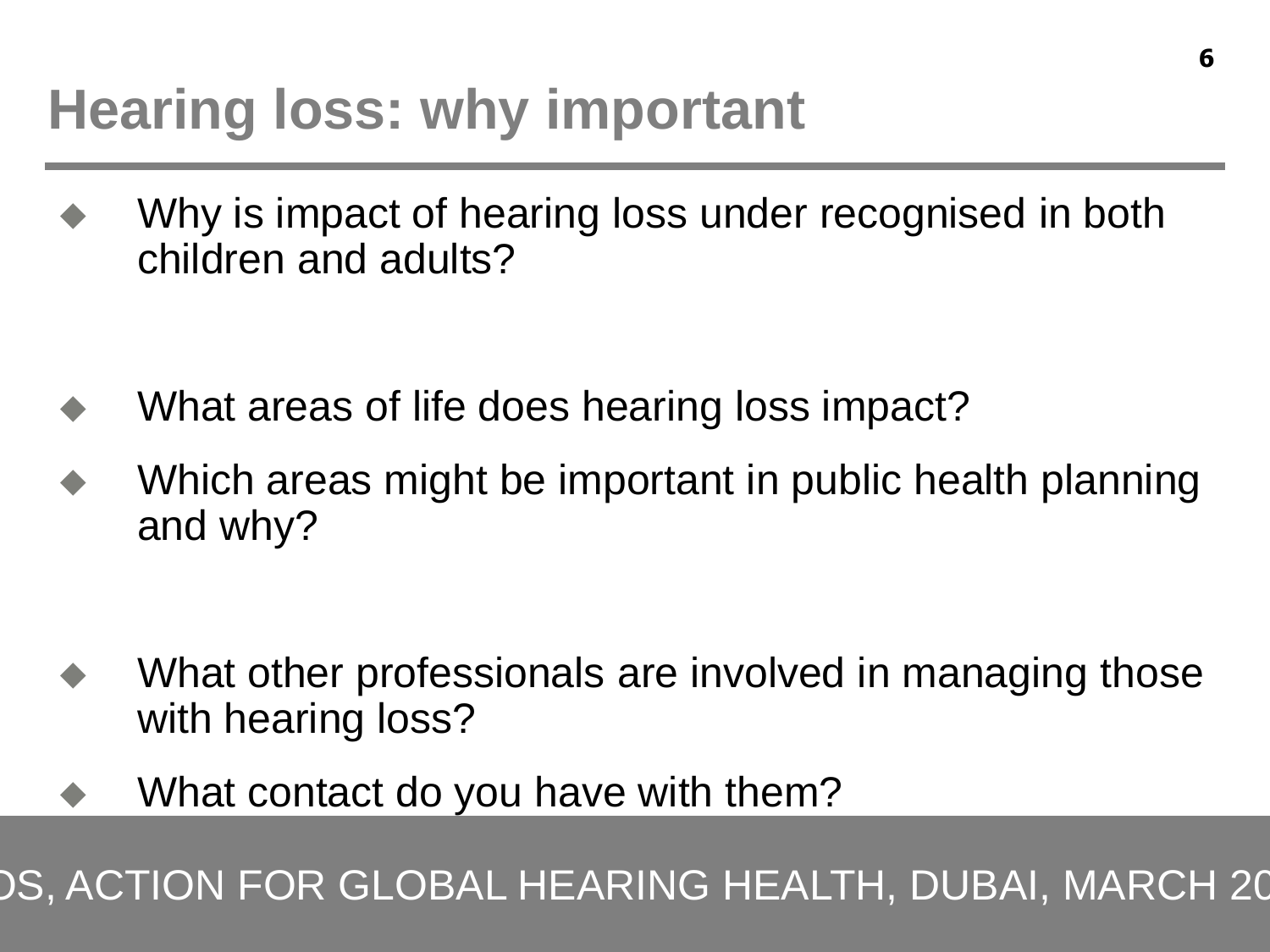### **What evidence of the diverse impact of hearing loss is there? read examples:**

 Reports from WHO website on hearing loss, and its economic impact : [www.who.int](http://www.who.int/)

**7**

- Livingston G., et al., Lancet Commission (2017) Dementia prevention, intervention, and care. 19 July 2017. DOI: https://doi.org/10.1016/S0140- 6736(17)31363
- Wilson B, Tucci D, Merson M, O'Donoghue G (2017). Global hearing health care: new findings and perspectives. The Lancet. Published online July 10, 2017 http://dx.doi.org/10.1016/S0140-6736(17)31073-5 7
- Lamb, B. Archbold, S, O'Neil, C. (2017) Spend to save: Investing in hearing technology improves lives and saves society money. A Europe Wide Strategy. Ear Foundation. <http://www.earfoundation.org.uk/research/>
- Archbold S., Lamb B, (2018) Spend2Save summary. Second edition. www.earfoundation.org.uk/research
- JO, AUTIUN FUN GLUDAL HEANING HEALTH, DUDAI, MANUH ZU DS, ACTION FOR GLOBAL HEARING HEALTH, DUBAI, MARCH 20 Ferguson, M. et al.,2017) Hearing aids for mild to moderate hearing loss in adults. Cochrane Systematic Review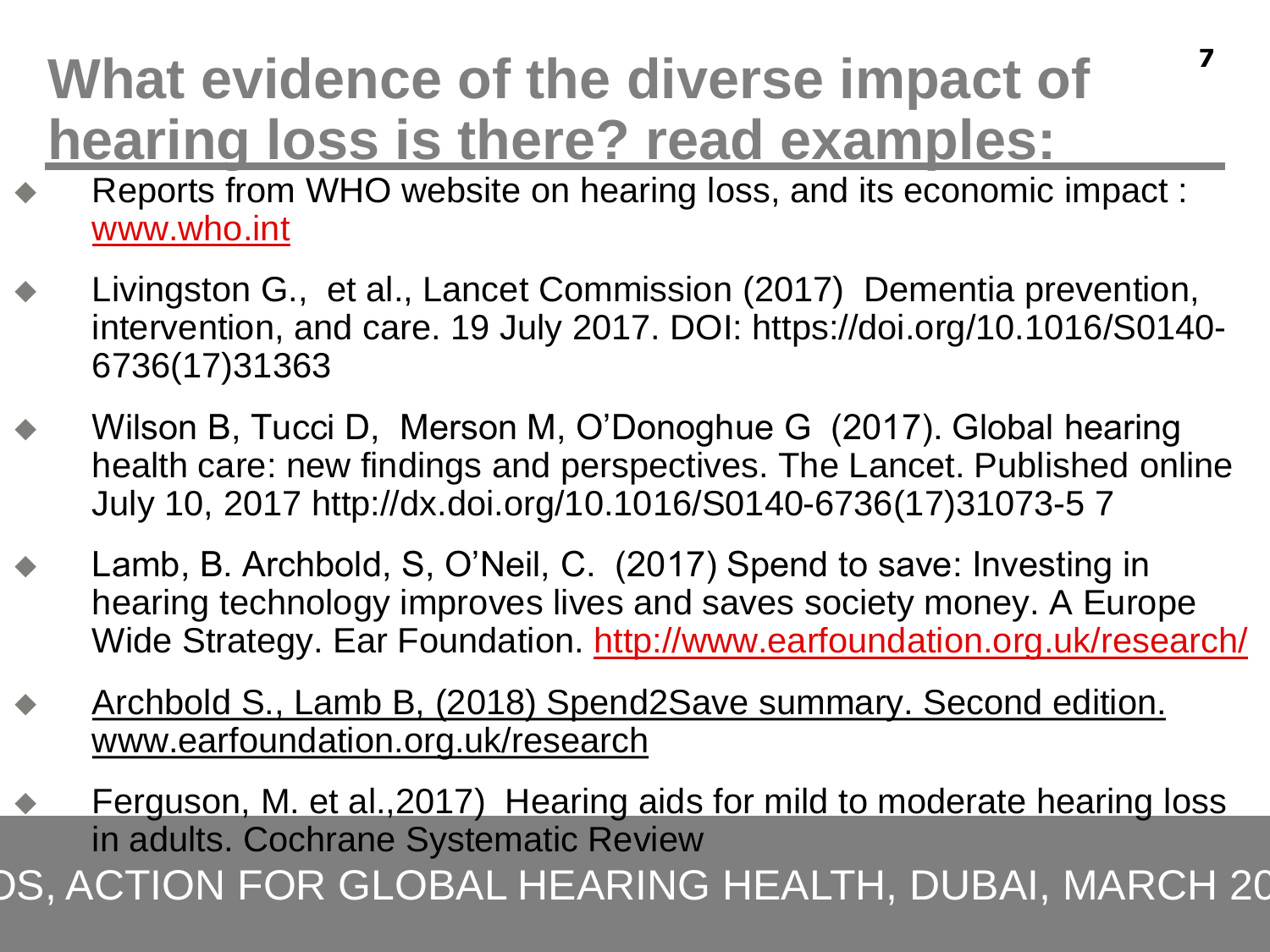### **And more….**

- Eurotrak reports:www.ehima.org
- Beard, J,R., Officer, A., Carvalho, I., MD, Sadana, R., et al.,. (2016) The World report on ageing and health: a policy framework for healthy ageing. Lancet. 2016 May 21; 387(10033): 2145–2154. Published online 2015 Oct 29. doi: 10.1016/S0140-6736(15)00516-4
- Department of Health and NHS England (2015) The Action Plan on Hearing Loss. London: Department of Health and NHS England. [www.england.nhs.uk/2015/03/23/hearing-loss/](http://www.england.nhs.uk/2015/03/23/hearing-loss/)
- Kervasdoué, J. Hartmann, L. (2016) Economic Impact of Hearing Loss in France and Developed Countries A survey of academic literature 2005-2015.
- [www.batod.org.uk/cride](http://www.batod.org.uk/cride) for government data on deaf children in the uk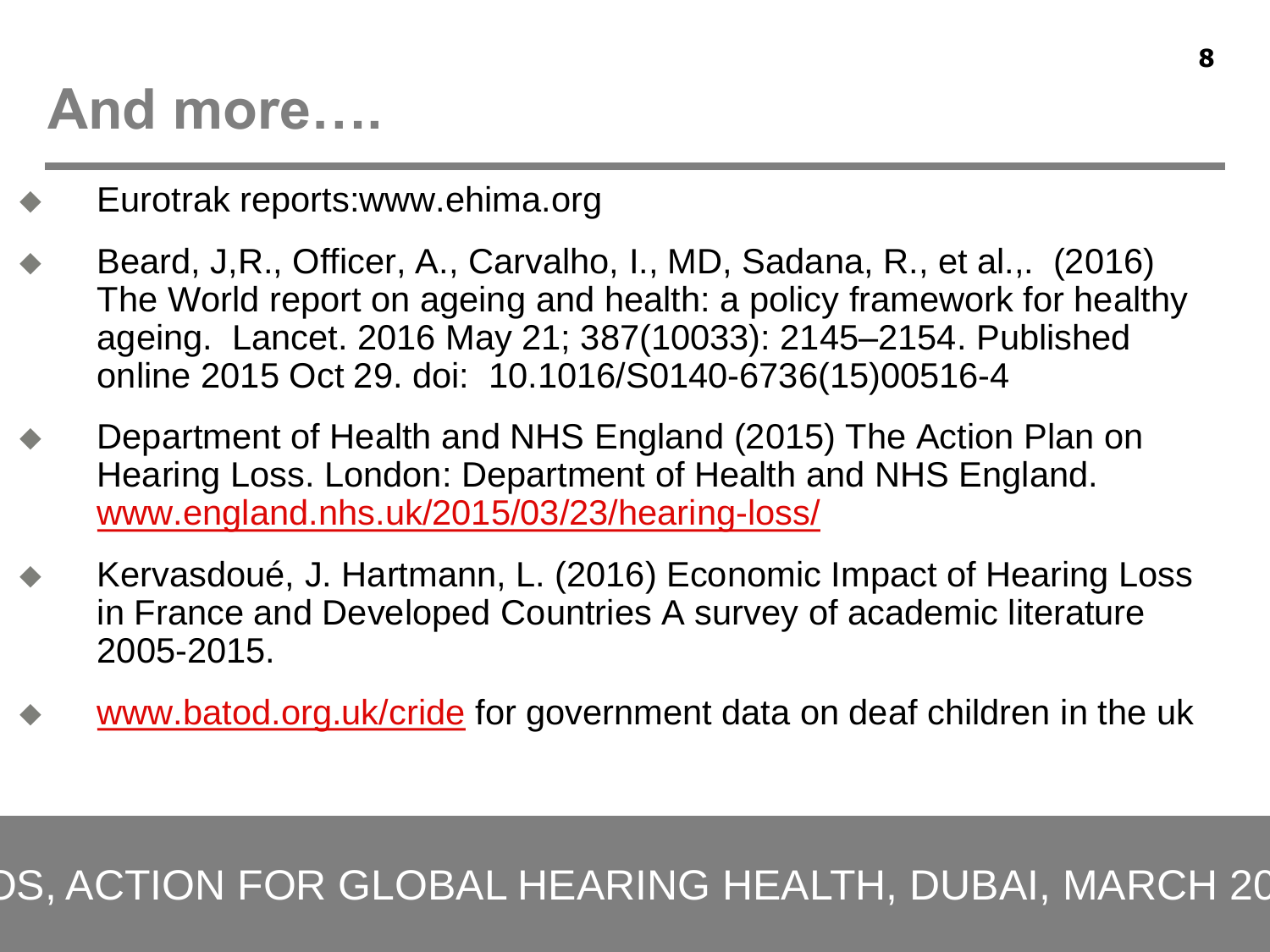## **Why a public health issue?**

- Who decides access to technologies and management?
- Who decides practice?
- Who funds?
- On what basis?
- What evidence do they need?
- Do you have contact with public health policy makers and/or funders of health care?